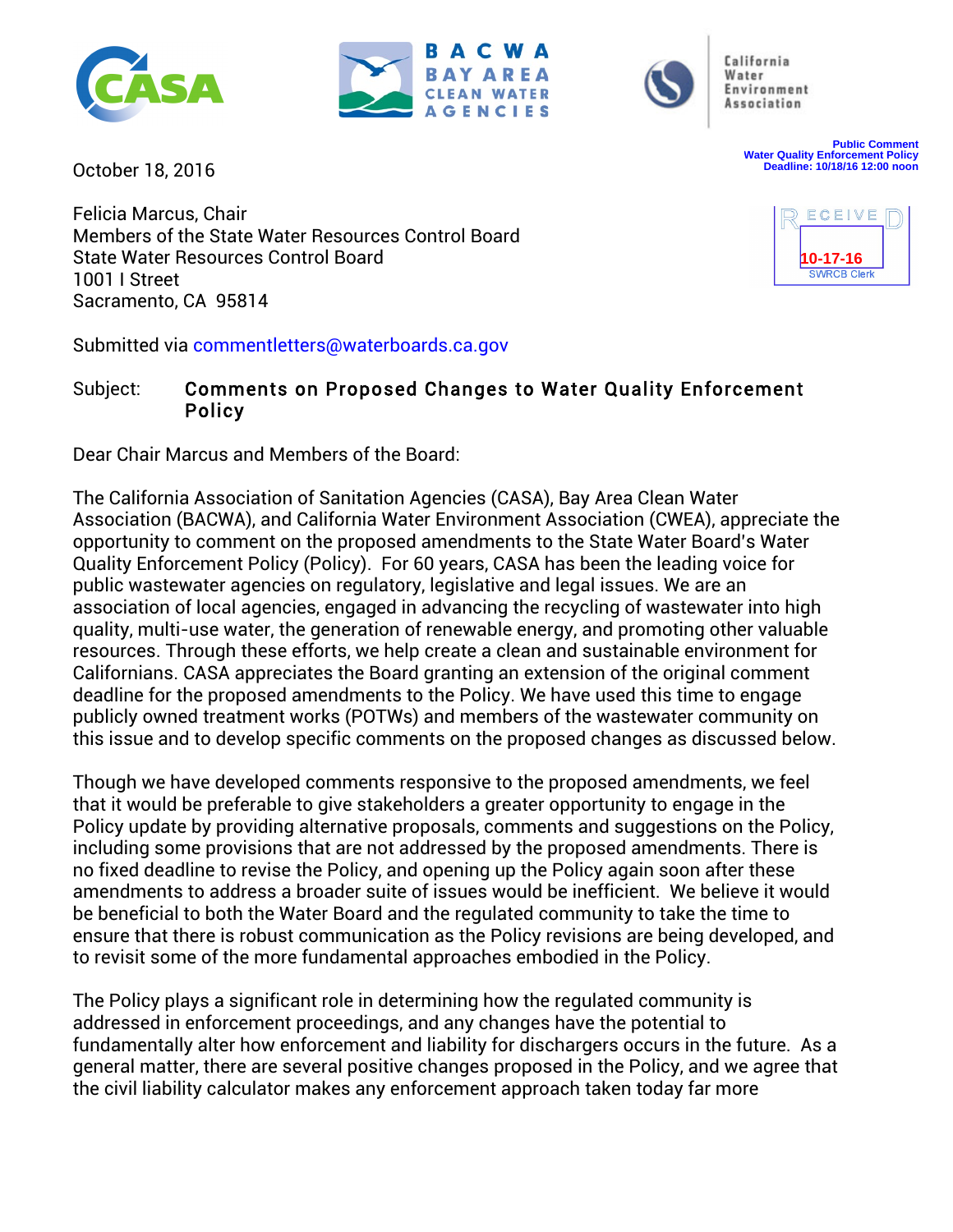transparent and consistent than before the original Policy was developed. However, we are concerned that despite the stated goal of these amendments-- to promote fair, firm, consistent and transparent enforcement-- many of the changes actually run counter to that objective. Most notably, many of the amendments remove Boards staff flexibility in implementing the Policy as appropriate to individual circumstances, and decrease the predictability for some dischargers. This serves only to discourage efficient settlement of these actions in a number of cases, which is contrary to the interests of both the regulated and enforcement communities. We also have concerns about several changes to the Policy that could, taken as a whole, significantly increase enforcement liability for POTWs and others in the regulated community. Below are more specific comments and concerns on these provisions.

## Proposed Amendments Drastically Redefine "High Volume Discharge" and Related Per Gallon Assessments

The proposed changes to the Policy seek to narrowly define which spills are considered "high volume discharges," the result of which will be higher penalties for truly high volume discharges, contrary to the intent of the Policy when it was initially developed (See Policy, p. 19).<sup>1</sup> The existing language in the Policy establishes a maximum per gallon assessment of \$2.00 for certain types of discharges as follows: "Since the volume of sewage spills and releases of stormwater from construction sites and municipalities can be very large for sewage spills and releases of municipal stormwater or stormwater from construction sites, a maximum amount of \$2.00 per gallon should be used with the above factor to determine the per gallon amount for sewage spills and stormwater." The proposed Policy removes the specificity of the types of discharges to which any per gallon recommendation applies. (See Policy, p. 19). The proposed language would now only apply a \$2.00 per gallon assessment for releases between 100,000 gallons and 2,000,000 gallons, and, more problematically, the proposed language removes the \$2.00 reference as a "cap," and provides only for *voluntary* consideration by Water Boards' staff of a per gallon assessment between \$2.00 and \$10.00 for those releases (See Policy, p. 19). Thus, the proposed Policy essentially reverses the existing presumption that high-volume releases will be assessed with a \$2.00 per gallon figure unless there are circumstances justifying a higher figure, and subjects any discharge that qualifies for "high volume" as newly defined to the sliding scale of \$2.00 to \$10.00 per gallon. This approach affords almost no guidance beyond what the statute currently prescribes (a statutory maximum of up to \$10.00 per gallon) and appears inconsistent with the remaining portions of the Policy and the Initial Statement of Reasons that provide for a specific application of a \$1.00 per gallon assessment for those same releases that exceed 2,000,000 gallons (See Policy, p. 19 and Initial Statement of Reasons, p. 4).

Further, while we understand and appreciate that the State Water Board seeks to expand the types of discharges to which a per gallon assessment less than the statutory maximum should apply, removing all specific references to the applicable types of discharges, in favor of the proposed, very general, "certain discharges" language, could create uncertainty and

 

 $1$  All page references are to the redline/strikeout version of the Policy as provided by the Water Boards.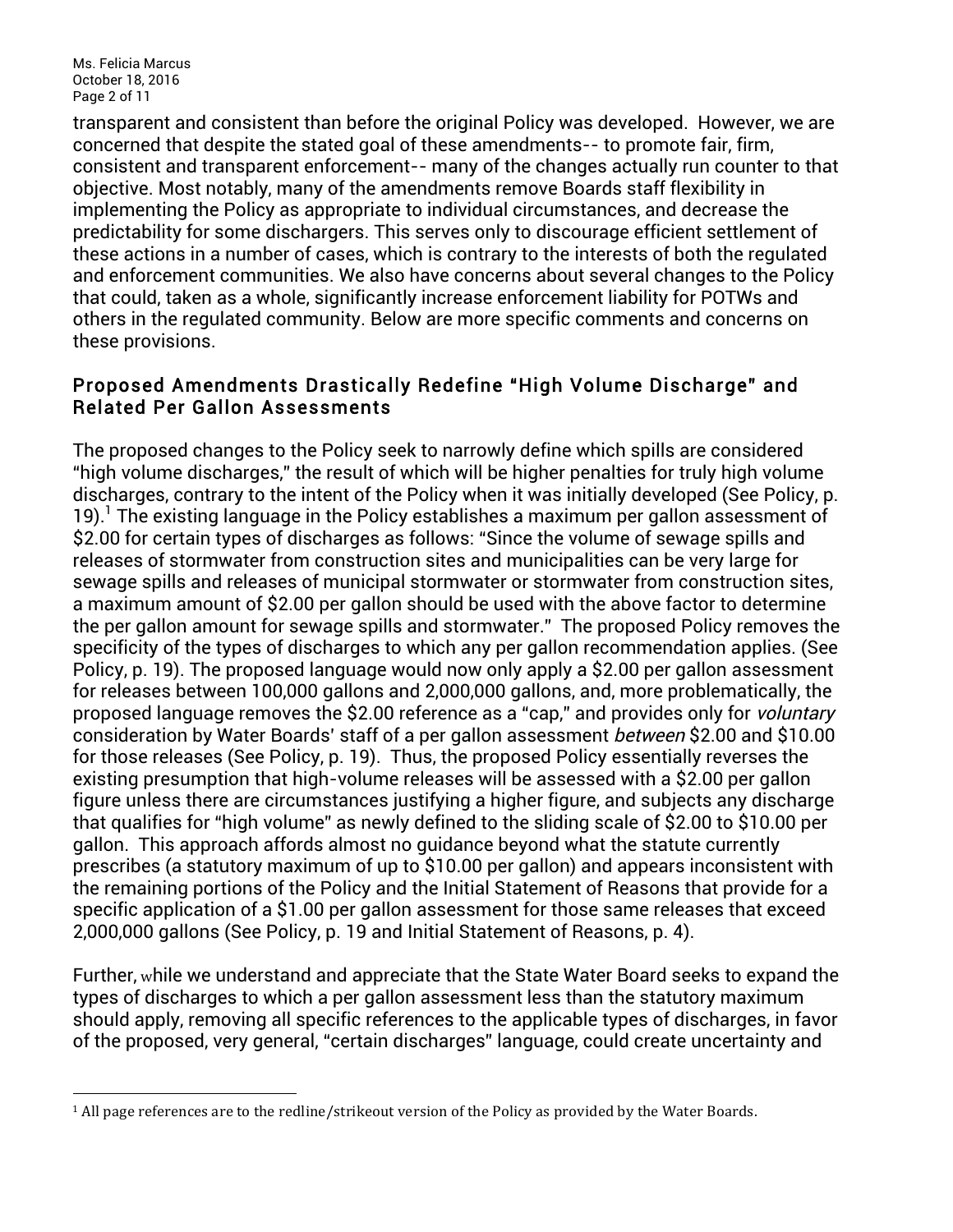Ms. Felicia Marcus October 18, 2016 Page 3 of 11

unnecessary confrontation over whether discharges of sewage, recycled water, and/or storm water qualify for a lower per gallon assessment.

We request that the State Water Board specify these types of qualifying discharges in an "at a minimum" or "including, but not limited to," approach, for both the \$2.00 per gallon (discharges between 100,000 and 2,000,000 gallons) and \$1.00 per gallon (discharges above 2,000,000 gallons) references. Recycled water, sewage, and storm water spills that can be large in volume, may not have significant impacts on local waterbodies. As such, without specificity as to the types of discharges to which the recommended approach applies, the proposed Policy could create a drastic increase in potential liability over the existing policy's more focused implementation. As you know, the volume of discharge is the key factor that drives the amount of a proposed penalty; one of the reasons the existing Policy includes the lower per gallon monetary reference is due to concern that if subject to the statutory maximum per gallon, municipalities and public agencies would face severe penalties disproportionate to any environmental consequence.

For these reasons, we request that: (1) a more specific \$2.00 per gallon figure be applied to high volume discharges, rather than the currently enunciated sliding scale of \$2.00 - \$10.00 per gallon; (2) the Policy reaffirm the original intent of this section, which was to apply the \$2.00 per gallon figure to, at a minimum, all sewage and storm water releases; and (3) the Policy lower the initial volume threshold from 100,000 gallons to 50,000 gallons if high volume discharges will continue to be defined volumetrically.

#### Mandating Economic Benefit Recovery For All Monetary Enforcement Actions Is Not Recommended, Especially As Applied to POTWs

The proposed Policy appears to require that "economic benefit" be recovered in all monetary enforcement proceedings, including those involving non-NPDES orders (See Policy, p. 12, fn.1, p. 14, and pp. 27-29). This approach represents a change from the existing language of the Policy and is inconsistent with the clear statutory requirements of the Water Code, where only those ACLs issued pursuant to Water Code section 13385 (enforcement of NPDES related requirements) require recovery of economic benefit. Such recovery is a discretionary factor under other Water Code provisions, where enforcement involves non-NPDES waste discharge requirements or other orders issued pursuant solely to the Porter-Cologne Act (i.e., Water Code sections 13323, 13327, and 13350). This point is acknowledged in the proposed Policy, but under the "principles of fairness," the State Water Board nonetheless proposes to extend the recoupment requirement to the non-NPDES setting (See Policy, p. 12, fn. 1). So as to be consistent with State law, we request that the State Water Board remove its statements in the proposed Policy that require recoupment of economic benefit "to all discretionary ACL actions" and instead, ensure the proposed Policy recognizes that economic benefit recoupment is simply a factor for consideration in the non-NPDES setting.

For public agencies handling the state's wastewater (cities, counties, sanitation districts, special districts), the cost of large scale capital projects that may be necessary to achieve and/or maintain compliance can be significant, and in many cases, in the tens of millions of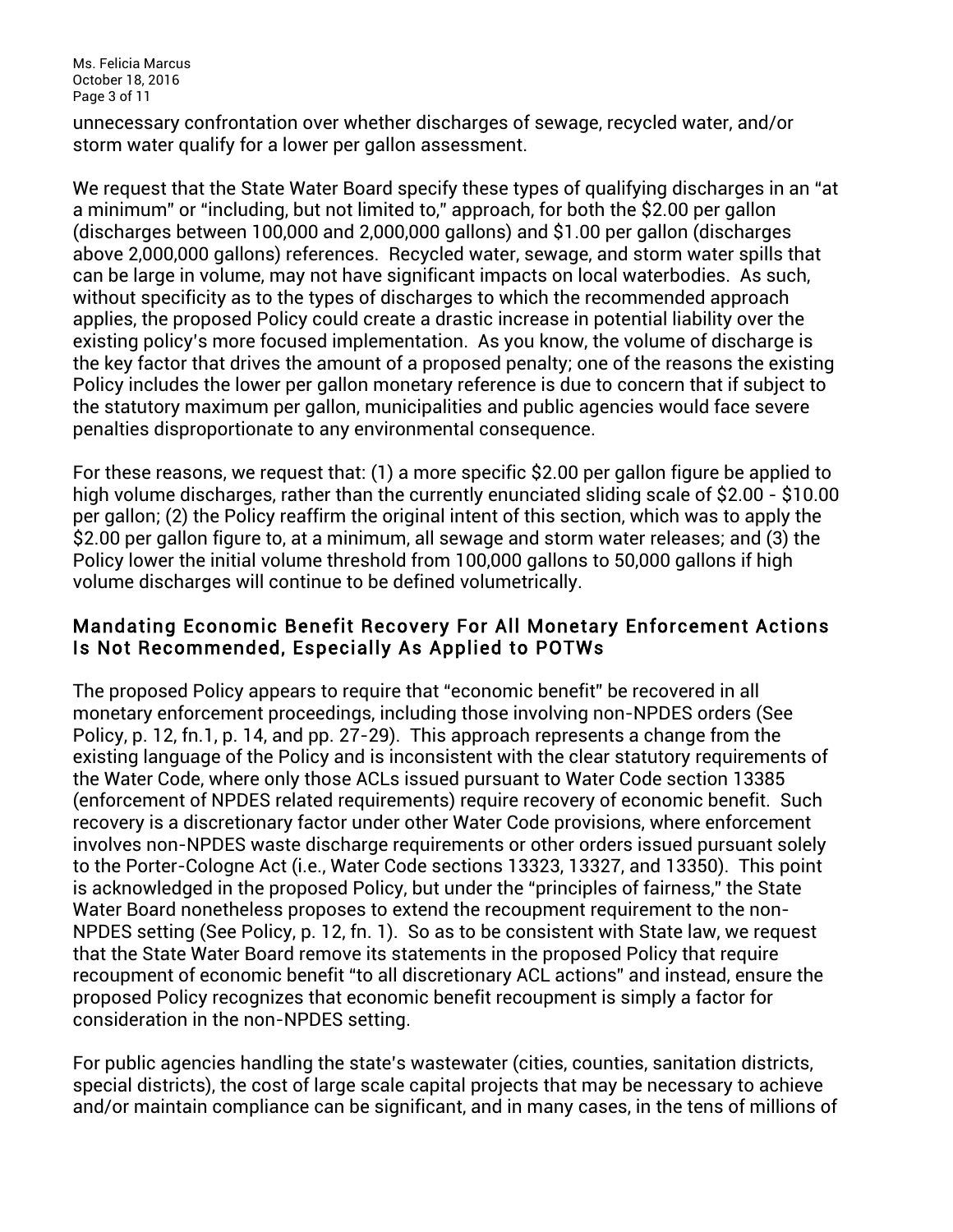Ms. Felicia Marcus October 18, 2016 Page 4 of 11

dollars. As such, the requirement to recover economic benefit, as prescribed, could lead to disproportionate and devastating consequences to local agencies, which cannot simply shut down or stop providing public health and safety services. Further, any economic benefit-based penalties must be passed along to ratepayers, who may be unable to shoulder both the cost of compliance activities along with economic benefit recoupment. Should the State Water Board continue to insist, as a policy matter, that economic benefit be recouped in every instance, then we would suggest including an exception or safety valve for circumstances involving municipal agencies facing significant compliance costs, or, at a minimum, an alternative set of criteria for determining economic benefit applicable to municipal wastewater dischargers.

### Clarification is Needed on the Recommendation Favoring Per Day Assessments for Effluent Violations

The following statement has been deleted from the existing policy under the proposed modifications: "Generally, it is intended that effluent limit violations be addressed on a per day basis." (See Policy, pp. 19-20) Now, in a different location of the proposed Policy, the phrase reads as follows: "Generally, NPDES permit effluent limit violations should be addressed on a per day basis only. However, where deemed appropriate, some NPDES permit effluent limits violations, and violations such as effluent spills or overflows, storm water discharges, or unauthorized discharges, the Water Boards should consider whether to assess both per gallon and per day penalties" (See Policy, p. 18). While we appreciate maintaining the reference for a general preference of per day assessments for violations related to NPDES permit effluent limits, we are concerned that the Policy, as currently drafted, does not provide clear guidance as to how exceedance of effluent limitations in a non-NPDES setting should be handled. We do not believe it was the intent of the State Water Board to limit application of the per-day preference to only those entities operating under NPDES permits, especially given state law expressly states that in a non-NPDES permit enforcement setting, a per day penalty, or a per gallon penalty, can be recouped, but not both. (See Water Code section 13350(e)).

For permitted discharges, per day assessments for exceedance of an effluent limitation, whether NPDES or non-NPDES permit based, is a reasonable method of enforcement. Discharge permits have become exceedingly complex, with many overlapping provisions. Exceedance of one effluent limitation can lead to allegations that multiple provisions of a permit were violated. Further, the effect of calculating per gallon liability in the same manner as for an unauthorized discharge could yield astronomically high calculations of liability, given the volume of municipal wastewater that may be handled in a day. In addition, effluent violations can take time to identify and rectify, and, in some cases, have minimal impact on receiving waters.

For these reasons, we request that the State Water Board simply strike "NPDES permit" from the proposed language on page 18 of the proposed Policy, in order to retain the flexibility to apply the per day penalty under all permitting circumstances.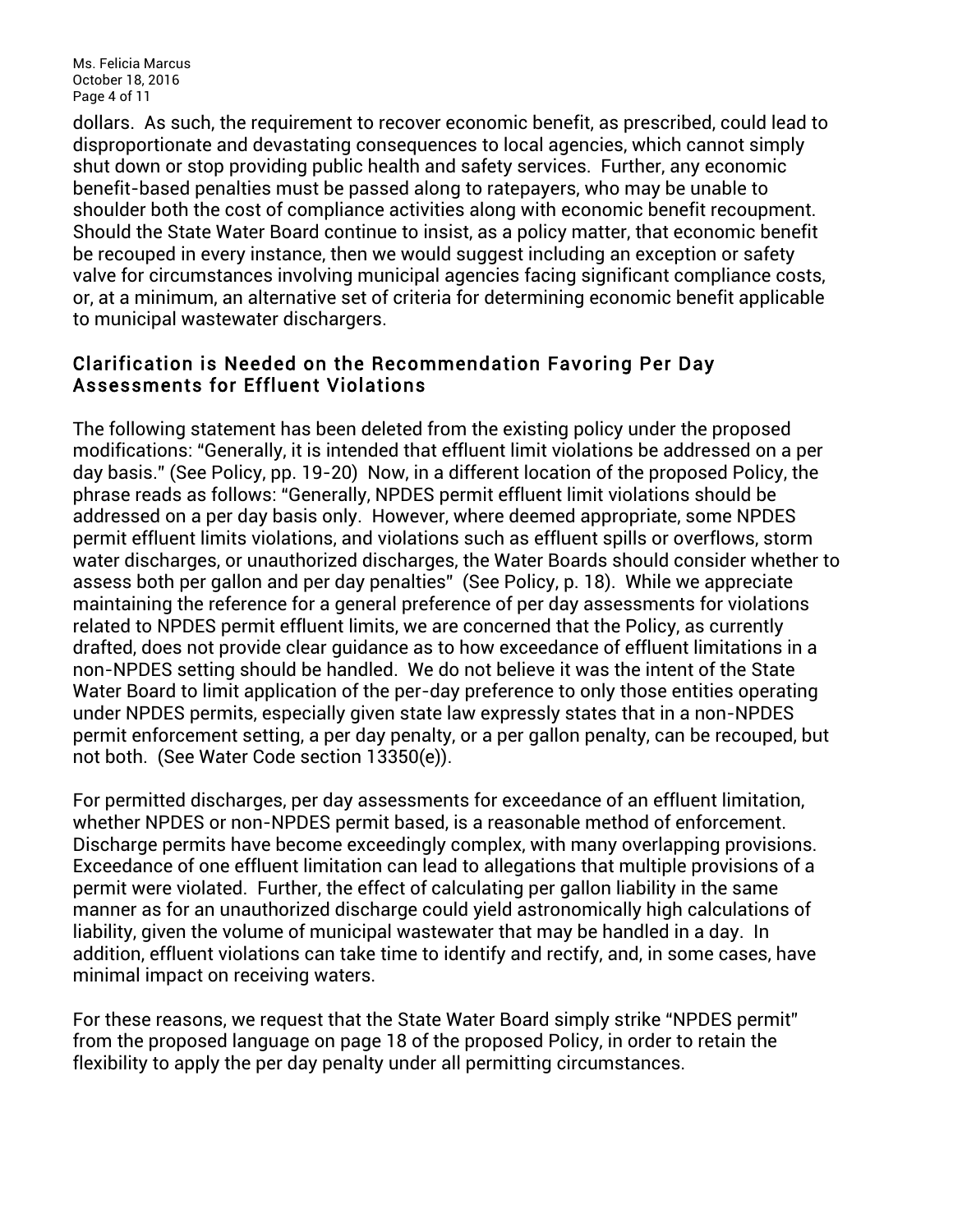### Changes to Conduct Factors Remove Dischargers' Credit for Positive Compliance History and Mandate Use of Higher Multipliers for Dischargers With Any Past Violations

The proposed Policy modifies the "violator's conduct factors" section (See Policy, p. 23, Table 4) as well as raising some per gallon factors for discharges (See Policy, p. 18, Table 1). Our primary concern is that these factors are changing simply to increase the base amount of discretionary penalties that are sought in enforcement proceedings, without further consideration of whether doing so is reasonable in all circumstances. For example, the "Degree of Culpability" factor in the existing policy ranges between 0.5 and 1.5, and this has been revised in the proposed Policy to a range between 1 and 1.5. This removes any credit for an entity's positive compliance history and reduces the flexibility of staff undertaking enforcement actions to account for such compliance. The proposed Policy should, wherever appropriate and feasible, take steps to encourage compliance and ensure that such efforts are recognized, even if a near term item results in enforcement. This includes retaining the "Degree of Culpability" factor as a range from 0.5 to 1.5.

Similarly, the "History of Violations" factor in the existing Policy is given as a multiplier of 1.1 when there is a "history of repeat violations." (See Policy, p. 23) The proposed Policy states that a discharger should get a neutral multiplier on this factor only "where the discharger has no prior history of any violations" and that "[w]here the discharger has any history of prior violations, a minimum multiplier of 1.1 should be used." The provision goes further and actually encourages the Water Boards to "consider adopting a multiplier above 1.1" under specified circumstances. This change punishes the regulated community in the present for what may be completely disparate compliance circumstances in the past, reduces the flexibility of enforcement staff to look at a discharger's individual compliance history, fails to recognize the slight variability well-operated municipal treatment plants can experience from time to time, and has an unduly harsh effect on dischargers who may have experienced many years without a discharge violation, but may have minor past exceedances on occasion.

We request that this language be restored to its original scale (with enforcement staff having discretion to apply a multiplier of .75 to 1.5), or only slightly modified to allow for more flexibility in use of this factor and recognition of an entity's positive compliance history. Most importantly, the proposed Policy must be modified to place a clear cap on the multiplier if enforcement staff seek to elevate above a 1.1 (the existing policy places a cap of 1.5, yet no such cap exists in the proposed Policy).

# The Term "Potential Harm" in the Amended Policy Must be Adequately Scoped

The proposed Policy presents a major shift in how "harm" from an event is evaluated in an enforcement setting. The proposed Policy now includes the term "potential harm" when referencing how "harm" should be evaluated in a discretionary enforcement action, for the stated reason that: "Because actual harm is not always quantifiable due to untimely reporting, inadequate monitoring, and/or other practical limitations, potential harm can be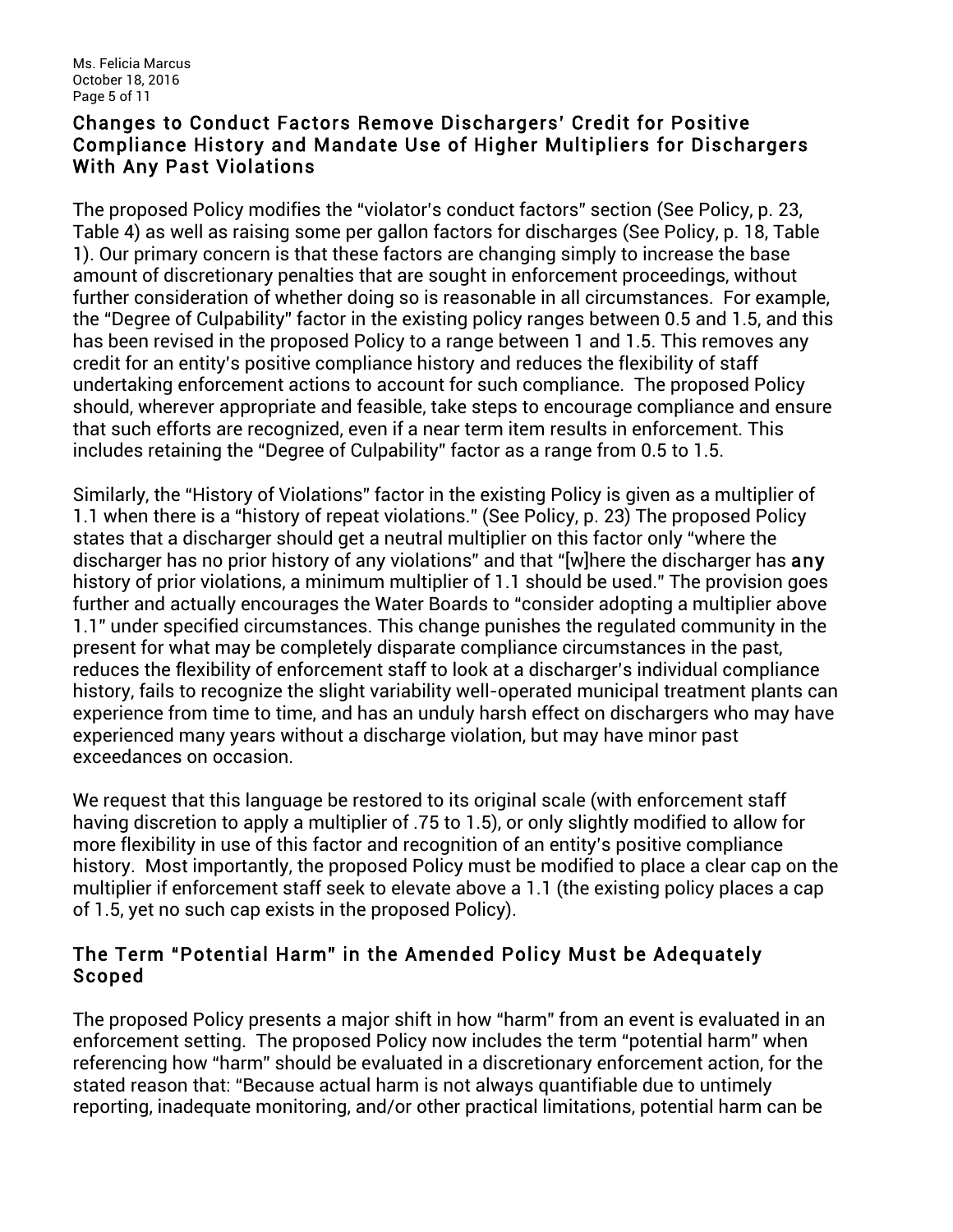Ms. Felicia Marcus October 18, 2016 Page 6 of 11

used under this factor." (See Policy, p. 14, along with other references through p. 16) We understand that actual harm may be difficult to quantify in many circumstances, and that requiring the Water Boards to demonstrate actual harm in all circumstances may be infeasible. Nonetheless, we are concerned that the vague, undefined notion of "potential harm" as used in the proposed Policy is going to prove problematic in many cases, as that term is theoretical and subject to multiple, and potentially unreasonable, interpretations. The term "potential harm" as used in the proposed Policy should, at a minimum, be grounded in potential harm that could actually occur under the relevant factual setting, and must be supported by peer-reviewed literature, or other supportable scientific basis. Further, if evidence of actual harm (or lack thereof) is available and presented to the Water Boards, the Policy should state that such evidence should be utilized in favor of more speculative "potential" harm. Finally, more guidance is needed to distinguish between the differences of minor, moderate, and major "potential" harm.

#### The Policy Should Promote Fairness, Consistency and Equity by Continuing to Allow Dischargers to Compare Similarly Situated Enforcement Actions

A fundamental principle of transparent enforcement, and indeed, an essential component of a policy promoting fairness and consistency, is the idea that two similarly situated dischargers facing similar violations should be treated equitably in the enforcement arena. Unfortunately, the proposed Policy contains language that appears to eliminate this concept of comparative justice and consistency. In several places, the proposed Policy makes clear that "this policy does not require a Water Board to compare a proposed penalty to other actions that it or another Water Board has taken or make findings about why the assessed or proposed amounts differ" and "fairness does not require the Water Boards to compare an adopted or proposed penalty to other actions." (See pp. 3, 12) We understand precise accounting may not be required, and that not all circumstances are comparable, but eliminating the opportunity for valid comparison runs counter to the stated purpose of the policy: fairness and consistency. Like circumstances should be treated equitably under the Policy, and dischargers facing violations must be allowed to demonstrate if they are not being treated equitably using other comparable enforcement actions as examples.

We also understand the Water Boards must retain the discretion to differentiate between circumstances when undertaking enforcement, and that prior penalty assessments may not be "binding" on future action. However, in the spirit of actual statewide fairness and consistency, Water Boards should be encouraged, and dischargers must be allowed, to compare like circumstances; just as the State Water Board has supported recoupment of economic benefit to ensure a level playing field, consistency in enforcement supports the same effort. Thus, we suggest revisions to the proposed Policy that provide a more nuanced approach to this issue:

The Regional Water Boards are not required to make specific findings comparing a proposed penalty to other actions that it or another Water Board has taken or why the proposed amounts differ. However, the Water Boards should consider penalties for similar violations under similar circumstances, particularly those within the same Region, when proposing penalties and taking enforcement action.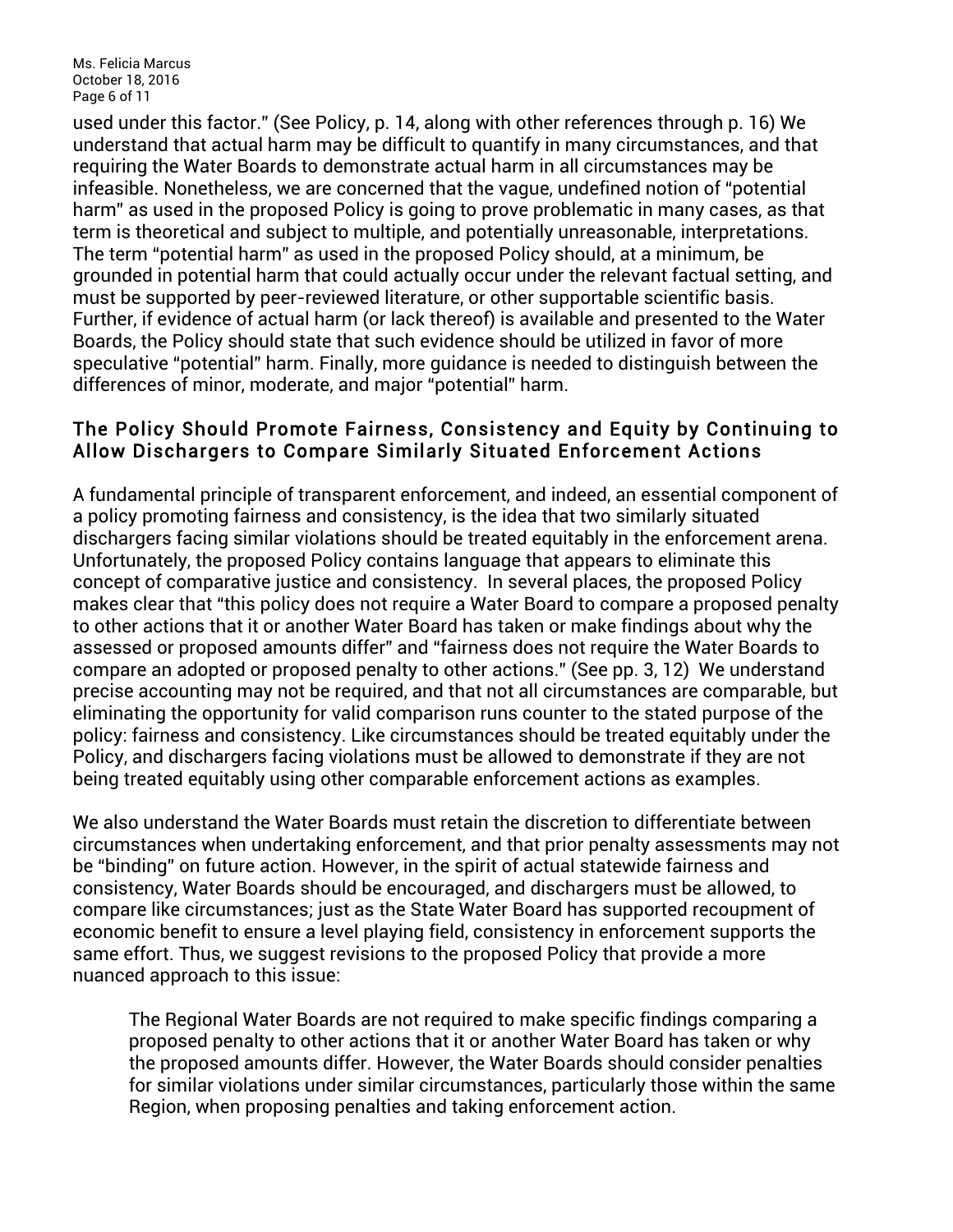Ms. Felicia Marcus October 18, 2016 Page 7 of 11

## Clarifications are Needed in the "Ability to Pay" Analysis as Applied to POTWs and Collection Systems

The proposed Policy strikes out portions of the "ability to pay" analysis that have applicability to public agencies (See, e.g., Policy, p. 26, which includes the strike out of the following language: "…would result in widespread hardship to the service population or undue hardship to the discharger."). In fact, the entire "ability to pay" section (pp.  $25 - 26$ ) appears solely focused on businesses and "for profit" entities, and excludes the unique analysis relevant to public agencies. When examining the ability to pay in the context of a public entity providing collection and treatment services, considering the hardship that might befall the service population as a result of an enforcement action remains important. We understand from meeting with enforcement staff the intention of the proposed Policy was not to eliminate the "ability to pay" argument for public agencies engaged in wastewater collection, treatment, disposal, and reuse afforded by the Water Code. However, the only remaining discussion of this topic exists on page 4 of the proposed Policy, under the heading of "Disadvantaged Communities." While we appreciate the State Water Board's recognition of the difficulties faced by "disadvantaged communities," we want to ensure that the undefined term, as used in this section, is not unduly restrictive of a public entity's opportunity to make an "ability to pay" argument.

For this reason, we request that the State Water Board define the term "disadvantaged community" to mean a publicly owned treatment works with financial restrictions where enforcement results in undue burden on its service population based on (a) median income of the residents, (b) rates of unemployment, or (c) low population density in the service area. It should also be made clear that not all three factors (median income, unemployment, low population density) are necessary to qualify as a disadvantaged community, these are simply factors to be considered. We also request that the State Water Board clarify that a "disadvantaged community," as used in the Policy, is not the same as a "publicly owned treatment works serving a small community" as defined in Water Code section 13385(k)(2), so as to avoid the overly narrow definition that limits applicability of that designation to those POTWs whose population is 10,000 or less persons. Finally, we request that the proposed Policy specifically note in the "Ability to Pay" section on pages 25 and 26 that staff can consider a Disadvantaged Community and/or a Small Community's (as discussed on pages 4-5 of the proposed Policy) "ability to pay," and to cross reference page 4 of the Policy in the "Ability to Pay" section.

# Multiple Permit Violations Resulting From the Same Act Should be Addressed with a Single Based Liability Amount

The existing policy prescribes that a single act that violates multiple requirements in the same permit, plan, or order may be addressed with a single base liability amount. This approach avoids an unduly harsh enforcement response in the event of a single act violating duplicative and/or connected requirements, which supports reasonable and fair assessment of penalties. The proposed Policy appears to to eliminate this approach. (See Policy, strike through subsection (e) on p. 24, under "Multiple Violations Resulting from the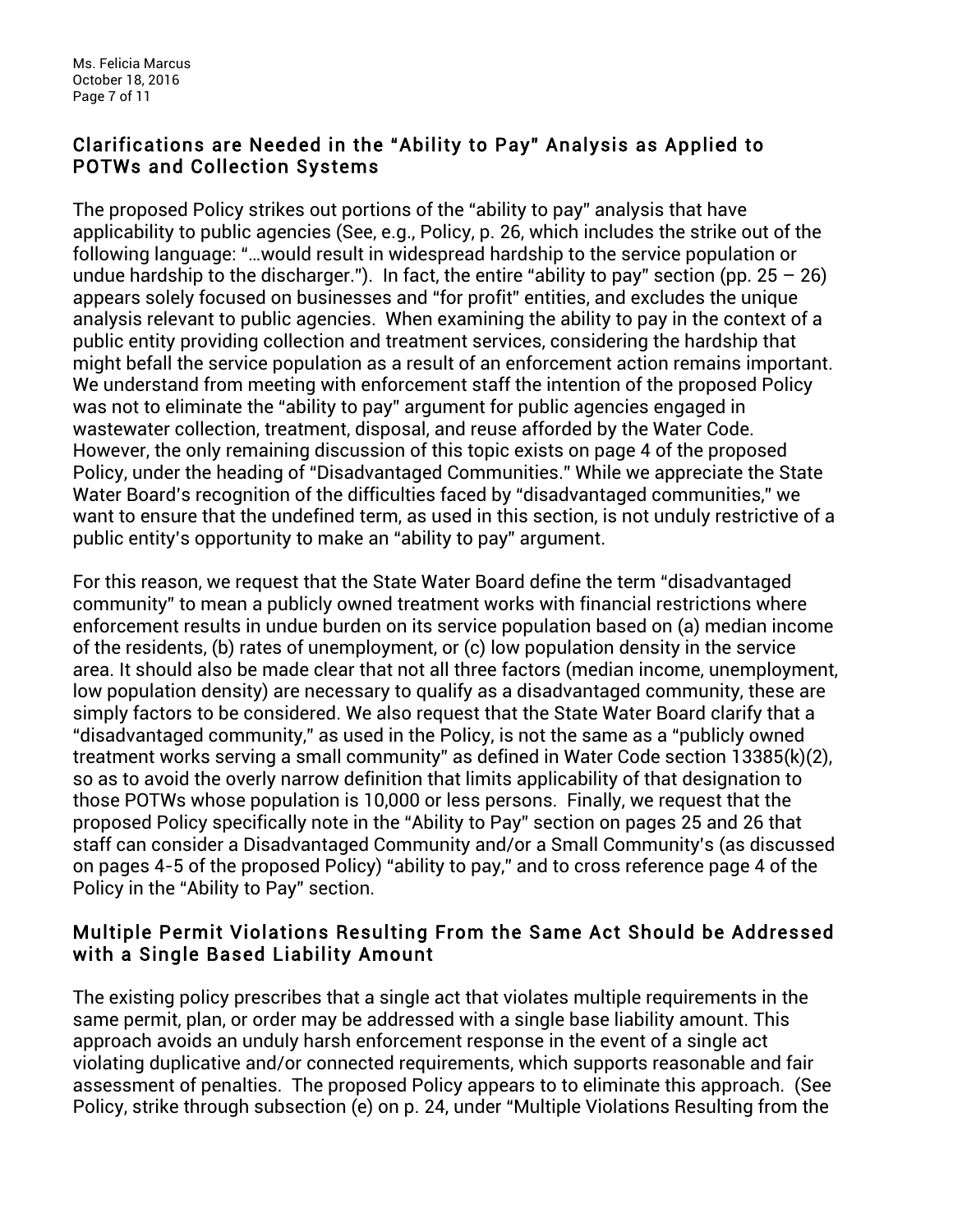Ms. Felicia Marcus October 18, 2016 Page 8 of 11

Same Incident") Instead, the proposed Policy promotes a new subsection (e), which states, "[a] single act that violates similar requirements in *different* applicable permits or plans, but which are designed to address the same water quality issue." (Emphasis added). The proposed provision is too limiting as it does not afford the recommendation to circumstances where the duplicative provisions are in the *same* permit, rather than different permits. We request the existing subsection (e) be retained, and that the new subsection (e) be moved to new subsection (f).

#### Proposed Additions to the "Other Factors" Consideration are Vague and Run Counter to the Commitment of a Transparent and Consistent Enforcement Regime

Transparent and consistent enforcement requires that dischargers know in advance what enforcement liabilities they could be subject to in the event of a violation and subsequent enforcement action. Unfortunately, one of the proposed amendments undermines that goal. Specifically under the consideration of "other factors as justice may require", a subdivision was added that is vague and could open dischargers up to potentially broad and undefined liability.

Subdivision (b) in Step 8 ("Other Factors As Justice May Require") on page 29 of the proposed Policy states that adjustments might be warranted if "[a] consideration of environmental justice issues indicates that the amount would have a disproportionate impact on a particular disadvantaged group, or would be insufficient to provide substantial justice to a disadvantaged group." (See Policy, p. 29) This phrase is vague and unclear. Despite the detailed calculations and criteria for enforcement actions outlined in the proposed Policy, the Water Boards or other parties could claim that a particular enforcement penalty does not somehow provide "substantial justice to a disadvantaged group," and the resultant liability could be modified in an unknown and arbitrary manner. We request the State Water Board eliminate this provision in its entirety, or, in the alternative, better define what this means, how it might be used, and how it specifically could impact a penalty under the Policy.

The following subdivision (c) is also problematic, allowing the Water Boards to consider whether "[t]he calculated amount is entirely disproportionate to assessments for similar conduct made in the recent past using the same Enforcement Policy." It is not clear why this language was added, as it seems to be a much higher bar than merely comparing similar circumstances. As noted above, dischargers (and the Water Boards' enforcement staff) should be able to look to similar situations and similar conduct for guidance in enforcement proceedings, without them having to be "entirely disproportionate" to each other, or them having to be assessed under the proposed Policy (as that will significantly limit the ability to discuss similar enforcement precedent for a number of years, until enough enforcement has occurred under the proposed Policy). We request staff revise this step to state, "The calculated amount is not dissimilar to assessments for similar conduct."

# Elements of the Restructured "Class I" Violations Category Are Problematic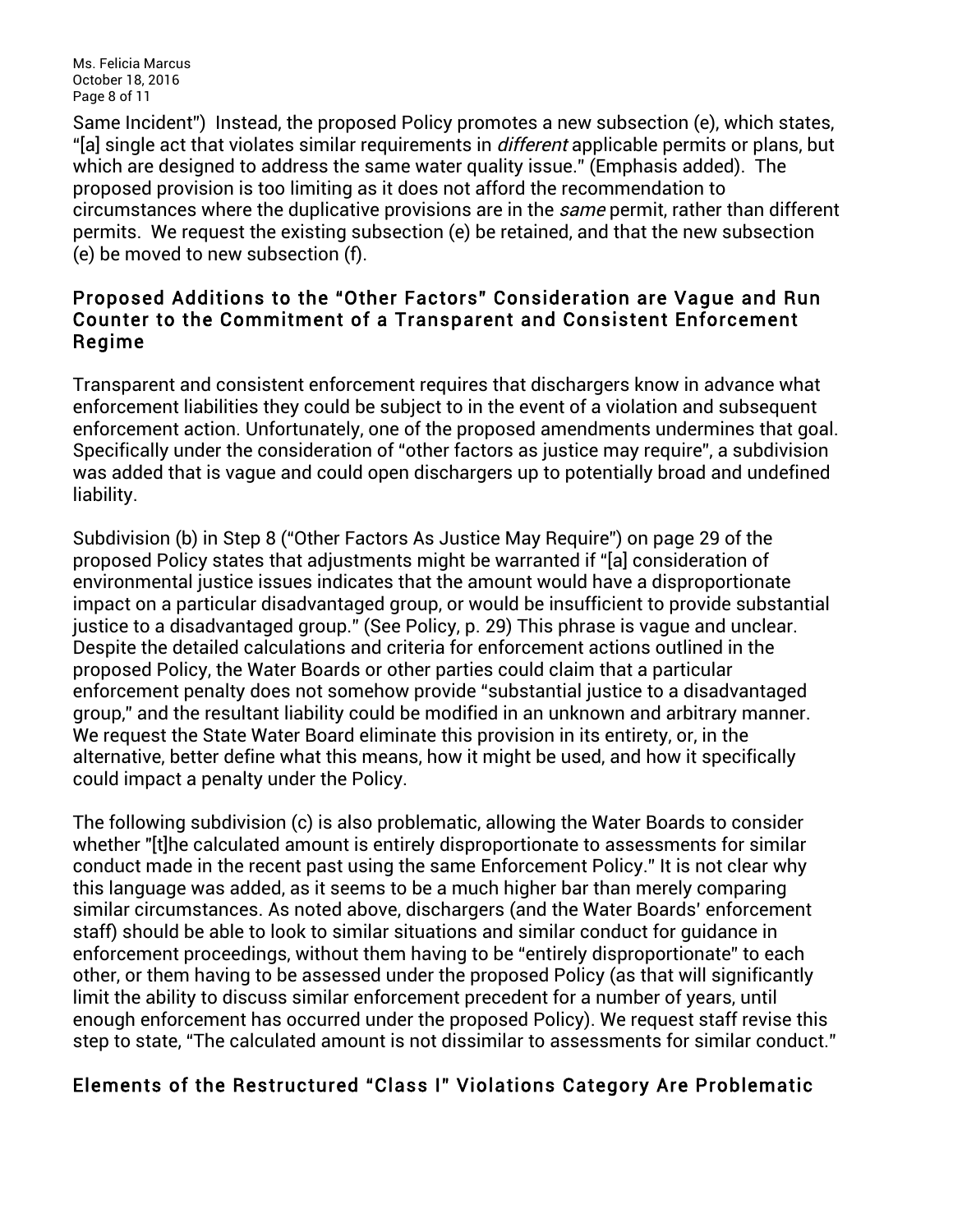Ms. Felicia Marcus October 18, 2016 Page 9 of 11

The proposed amendments make several changes to the existing classification system, eliminating Class III entirely and adding several elements to Class I. (See Policy, pp. 5-8) Eliminating multiple classes may help the Water Boards better prioritize enforcement actions and focus on only those that may be deemed significant. However, the proposed Policy also specifies several specific new circumstances that would qualify as Class I, which may not be appropriate, including:

- Discharges causing or contributing to exceedances of primary maximum contaminant levels in receiving waters with a beneficial use of municipal and domestic supply (MUN).
- § Unauthorized discharge of sewage, regardless of level of treatment, within 1,000 feet of a municipal water intake.
- Discharges exceeding water quality based effluent limitations for priority pollutants as defined in the California Toxics Rule by 100 percent or more.
- Discharges violating acute toxicity effluent limitations.

Each of these additions, without more context, is problematic.

First, due in large part to the State Water Board's blanket MUN beneficial use designation via the Sources of Drinking Water Policy (State Water Board Resolution No. 88-63), a significant number of waters that are not actually drinking water sources are nonetheless designated MUN. Only recently have a small number of these blanket designations been appropriately de-designated through a somewhat unwieldy process, though there are many more that could undergo the same process in order for MUN designations to be accurate across the state. Until that time, exceedences of maximum contaminant levels ("MCL") in receiving waters that are designated MUN, but are clearly not drinking water sources, could still be considered "Class I" priority violations under the proposed Policy. Moreover, exceedance of a secondary MCL, that by its own definition does not pertain to human health (but rather addresses taste and odor), should not result in a Class I priority violation characterization. Finally, even where the MUN beneficial use may be appropriately designated, proximity to a drinking water source may have no bearing on a dischargers' culpability or ability to adequately remedy a violation. Making all violations in areas designated MUN Class I penalizes a discharger not for its behavior, nor for any other aspect of the violation aside from the sheer happenstance of the location of the discharge. This section should be removed from the Class I priority violations, or, at a minimum, modified to reflect the fact that the discharge must demonstrate an actual impact on an actual drinking water supply (not simply a receiving water designated with a blanket MUN beneficial use via Resolution No. 88-63) in order to be considered Class I.

Second, the bullet prioritizing "unauthorized discharge of sewage, regardless of level of treatment, within 1,000 feet of a municipal water intake" seems to characterize water that may have been treated (at least partially or almost fully) exactly the same as water that has undergone no treatment whatsoever. There is risk that this provision could be used to address the unauthorized discharge of even highly treated recycled water. This outcome is inappropriate, and likely not what was intended in practice. In addition, there is ambiguity around what constitutes a drinking water intake, which could be interpreted in an overly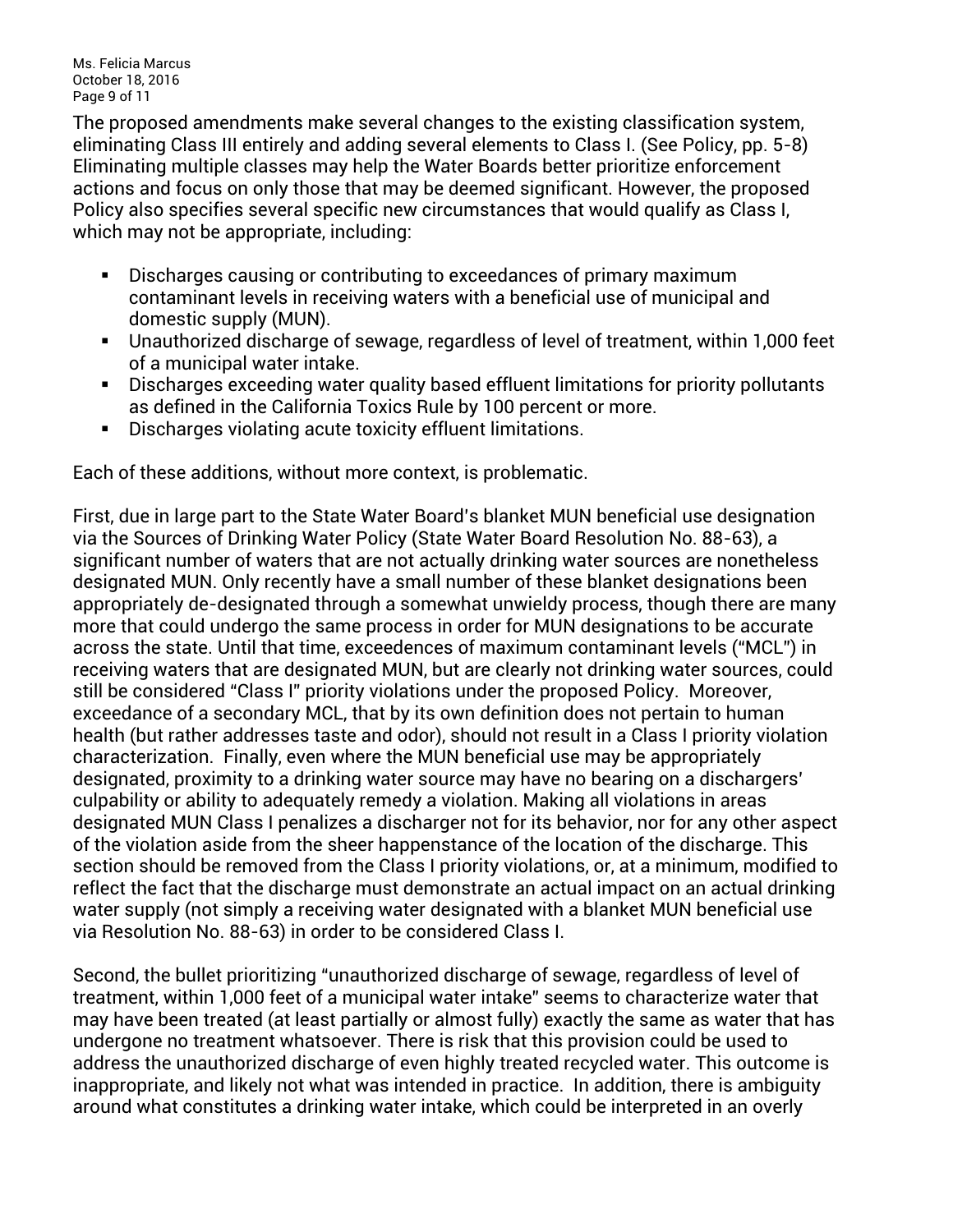Ms. Felicia Marcus October 18, 2016 Page 10 of 11

broad manner without further clarity. Thus, we suggest that this bullet point be modified to add the word "untreated" before the word "sewage," and eliminate the phrase "regardless of level of treatment." We also request the State Water Board to clarify what constitutes a "municipal water intake" for purposes of this section (consistent with our understanding, that it is intended to apply only to those municipal water intakes regulated by the Water Boards, generally those serving more than 15 customers).

Third, identifying discharges violating acute toxicity effluent limitations as Class I in all circumstances is inappropriate. In the context of a discharge from a publicly owned treatment works, in nearly all cases, acute toxicity is determined to be from a source that is temporal in nature and may be outside the control of the discharger. Effluent toxicity is a characteristic, not a constituent of effluent discharge, and therefore toxicity exceedances are very dissimilar in their nature, causes, and mitigation measures than the other types of exceedances. Thus, exceedances of a single test acute effluent toxicity limitation not demonstrating any associated receiving water impact should not per se be considered a Class I violation. In addition, wastewater agencies administer pretreatment and monitoring programs in an attempt to address these issues, but cannot control all sources of influent at all times. Again, the presence of acute toxicity in a wastewater discharge typically has no relationship to the culpability or actions of the discharger. As such, this provision needs to be removed, or in the alternative appropriately scoped to more closely tie circumstances where this would be a Class I violations to the actual action of the discharger (i.e., consistently repeated discharges that violate acute toxicity effluent limitations without appropriate responses by the discharger). Replacing this bullet with language stating "Discharges repeatedly violating acute toxicity effluent limitations without an appropriate response action by the discharger" could address this concern.

Finally, we request modification of the bullet dealing with CTR exceedances. Although some short term, sporadic exceedances of CTR limits by 100% may potentially occur, such exceedances can frequently be attributed to sampling and laboratory issues and should not be considered to be Class I violations. Isolated exeedances of this type may not pose an immediate and substantial threat and should not be considered per se priorities for enforcement. Thus, we request the word "repeatedly" be inserted into the bullet point referencing the exceedance of CTR water quality-based effluent limitations by 100 percent or more as follows: "Discharges repeatedly exceeding water quality based effluent limitation …"

# Opinions Regarding the Applicability of Statutes of Limitations and/or Laches Should be Removed from the Proposed Policy

Footnote 4 on page 31 of the proposed Policy sets forth a general legal opinion and conclusion regarding the applicability of statutes of limitations and/or the equitable defense of laches in administrative proceedings. Whether these defenses apply in any specific enforcement circumstance should be addressed during that enforcement action, based on the applicable law and precedent at that time. It is not appropriate to include such conclusory legal statements within the context of a generalized policy, which could